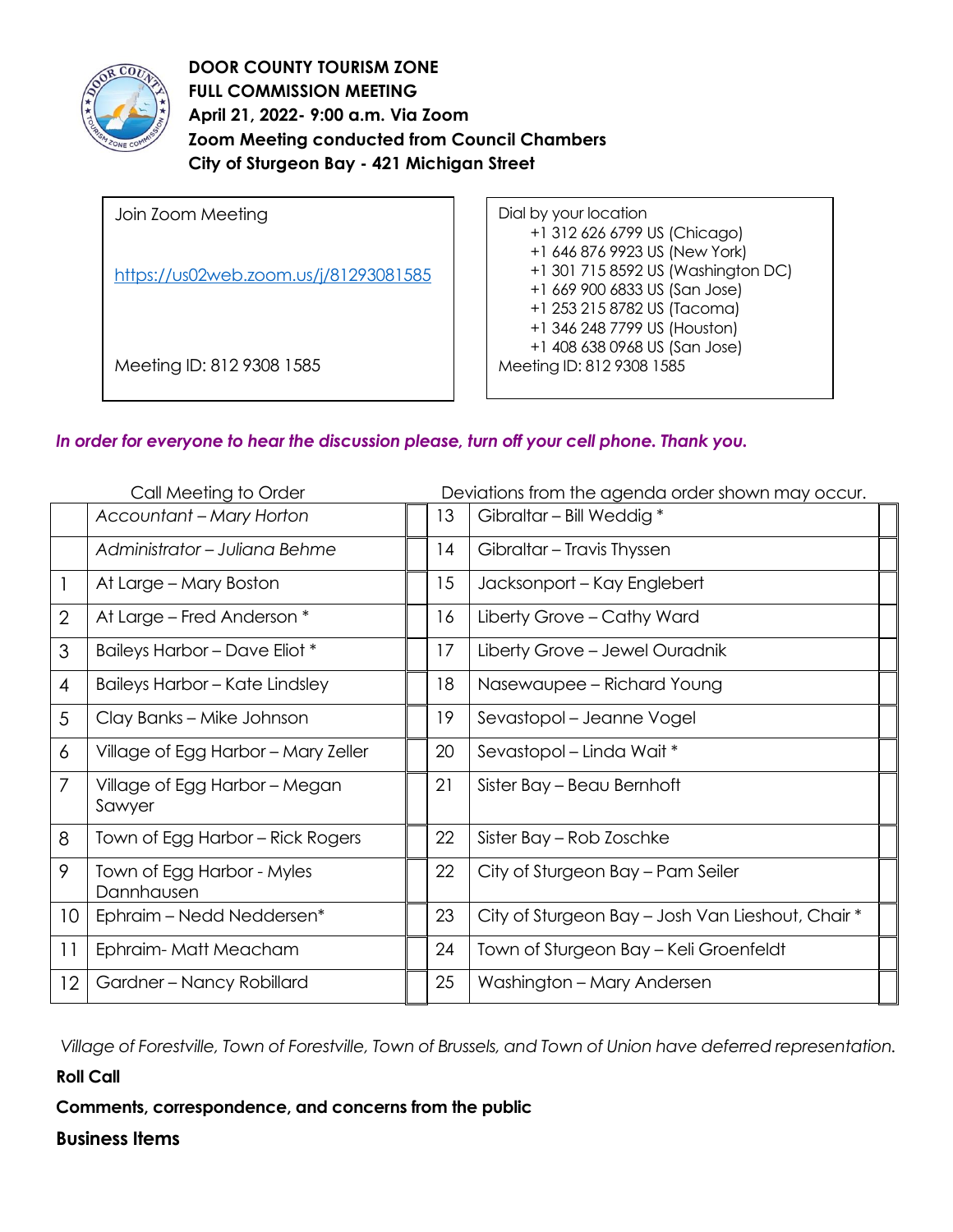- 1. Approval of the Agenda.
- 2. Approval of the Minutes of March 17, 2022, Executive Committee Meeting.
- 3. Approval of Entity Agreement between the Door County Visitors Bureau (DDC) and the Door County Tourism Zone Commission.
- 4. Nominations for Strategic Planning Committee.
- 5. Nominations for Tourism Zone Executive Committee.
- 6. Report by Destination Door County on marketing efforts.
- 7. Municipal Reimbursement Program.
- 8. Report from Administrator.
- 9. Discussion on the current comparable occupancy numbers.
- 10. Consideration of reports and payables plus receipts to date.
- 11.**Consideration of adjournment in to Closed Session pursuant to Wisconsin State Statutes, Section 19.85(1)(g) to confer with legal counsel for the governmental body who is rendering oral or written advice concerning strategy to be adopted by the body with respect to litigation in which it is or likely to become involved; to wit: enforcement actions against lodging providers who have failed to obtain lodging permits and to timely remit monthly room tax report and tax payments.**
- 12. Consider a motion to reconvene into Open Session.
- 13. Consideration of action from Closed Session, if required.
- 14.Report from Commissioners on feedback from local boards on recent issues.
- 15.Matters to be placed on a future agenda or referred to a committee, official or

# employee. **Adjournment**

### **Public Notice**

Questions regarding the nature of the agenda items or more detail on the agenda items listed above scheduled to be considered by the governmental body listed above can be directed to Josh Van Lieshout, Tourism Zone Commission Chairperson at 920.746.6905 or at jvanlieshout@sturgeonbaywi.org. No action will be taken by any governmental body at the above-stated meeting other than the governmental body specifically referred to above in this notice. Copies of reports and other supporting documentation are available for review at the offices of the Commission located at 10568 Country Walk Lane, Suite #102, Sister Bay during normal business hours. The Tourism Zone Commission office can be contacted by phone: 920-854-6200 or at info@doorcountytourismzone.com.

### **2022 Meeting Schedule**

## **March 17th, 2022 Executive Committee Meeting via Zoom at 9 AM**

April 21<sup>st</sup>, 2022 Full Commission Meeting via Zoom at 9 AM May 19<sup>th</sup>, 2022 Executive Committee Meeting via Zoom at 9 AM June 16<sup>th</sup>, 2022 Full Commission Meeting via Zoom at 9 AM July 21<sup>st</sup>, 2022 Executive Committee Meeting via Zoom at 9 AM August 18<sup>th</sup>, 2022 Full Commission Meeting via Zoom at 9 AM September 15<sup>th</sup>, 2022 Executive Committee Meeting via Zoom at 9 AM October 20<sup>th</sup>, 2022 Full Commission Meeting via Zoom at 9 AM November 17<sup>th</sup>, 2022 Executive Committee Meeting via Zoom at 9 AM December 15<sup>th</sup>, 2022 Full Commission Meeting via Zoom at 9 AM